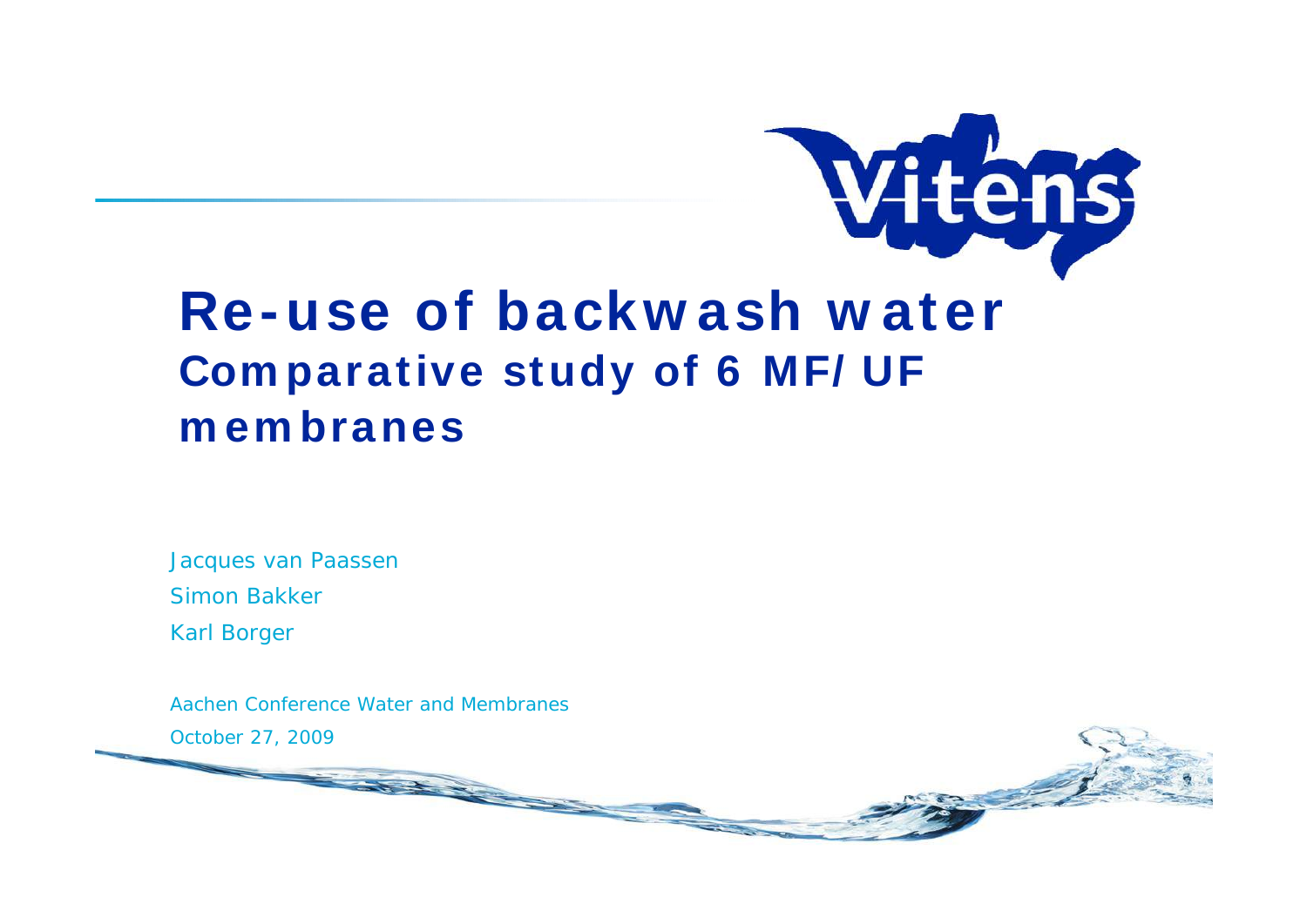## **Contents**



- Introduction
- Membrane selection
- Pilot plant research
- Results
- Conclusions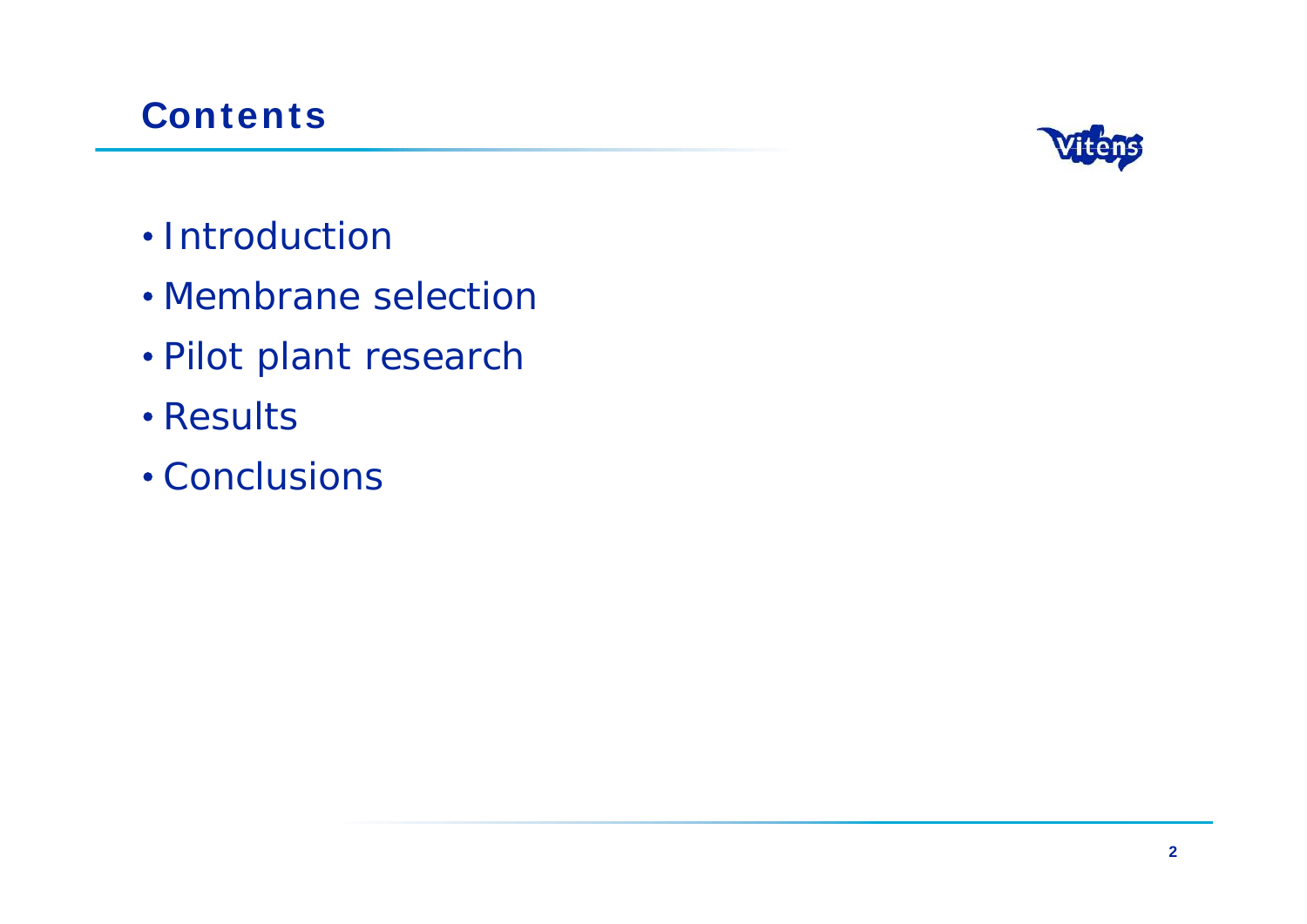#### **I ntroduction**



• Policy of Vitens: Re-use of backwash water  $\rightarrow$  micro- or ultrafiltration and UV

- 
- **Experiences Vitens:**<br>- 1<sup>e</sup> generation pressure driven membranes<br>- submerged membranes
	-
- Standard at the moment: - submerged membranes
- Many membranes available developments are going on

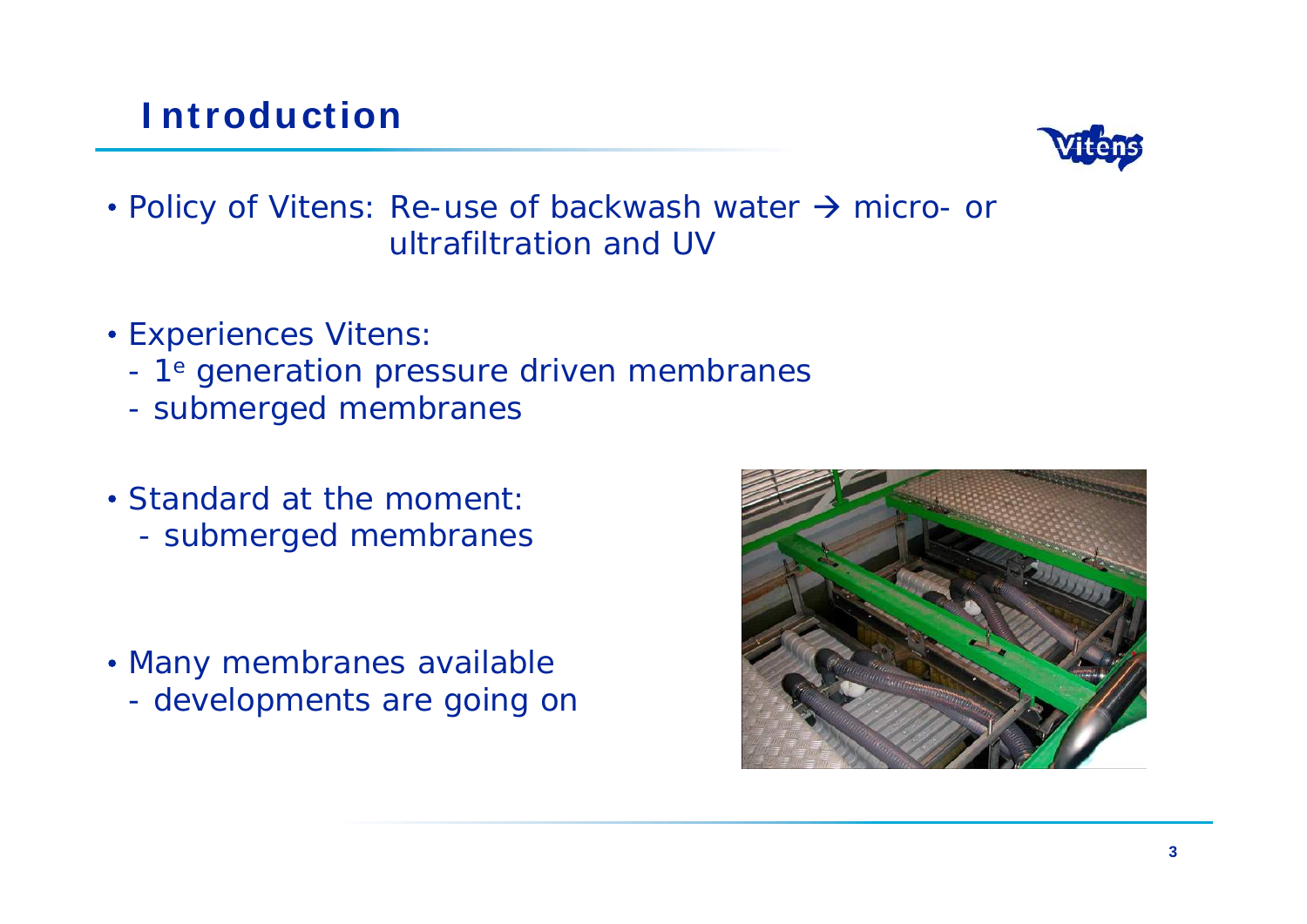

- Founded choice of membranes based on comparative research and the search of the search of the search of the search of the search of the search of the search of
- Selection of at least two membranes
- Establish the process design parameters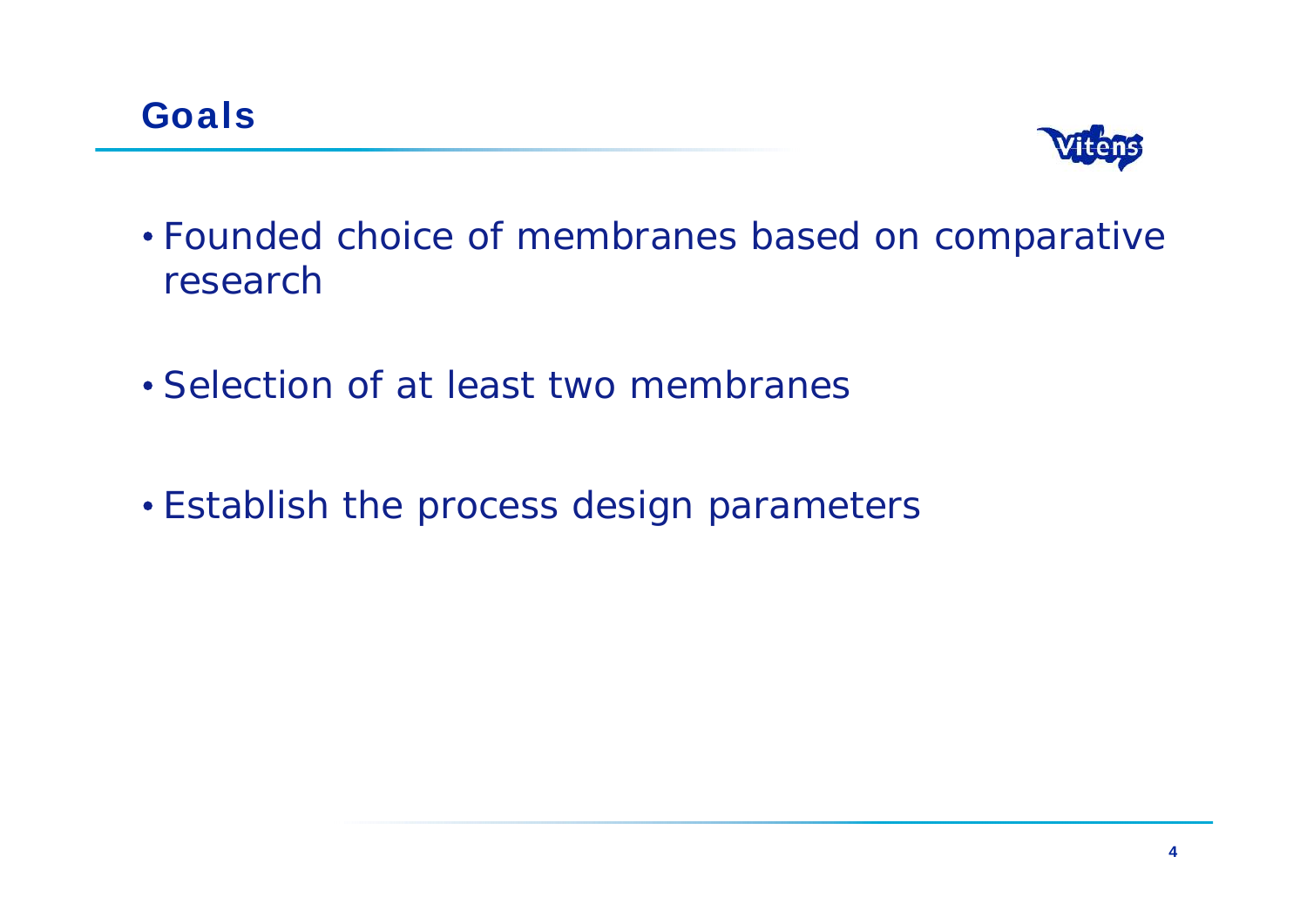**Criteria for m em branes/ perm eate**



# Quality:

- Turbidity < 0.1 FTU
- Iron content < 0.03 mg/l
- $DEC$   $\geq 4$
- Process: and the contract of the contract of the contract of the contract of the contract of the contract of the contract of the contract of the contract of the contract of the contract of the contract of the contract of t
	- -Stable conditions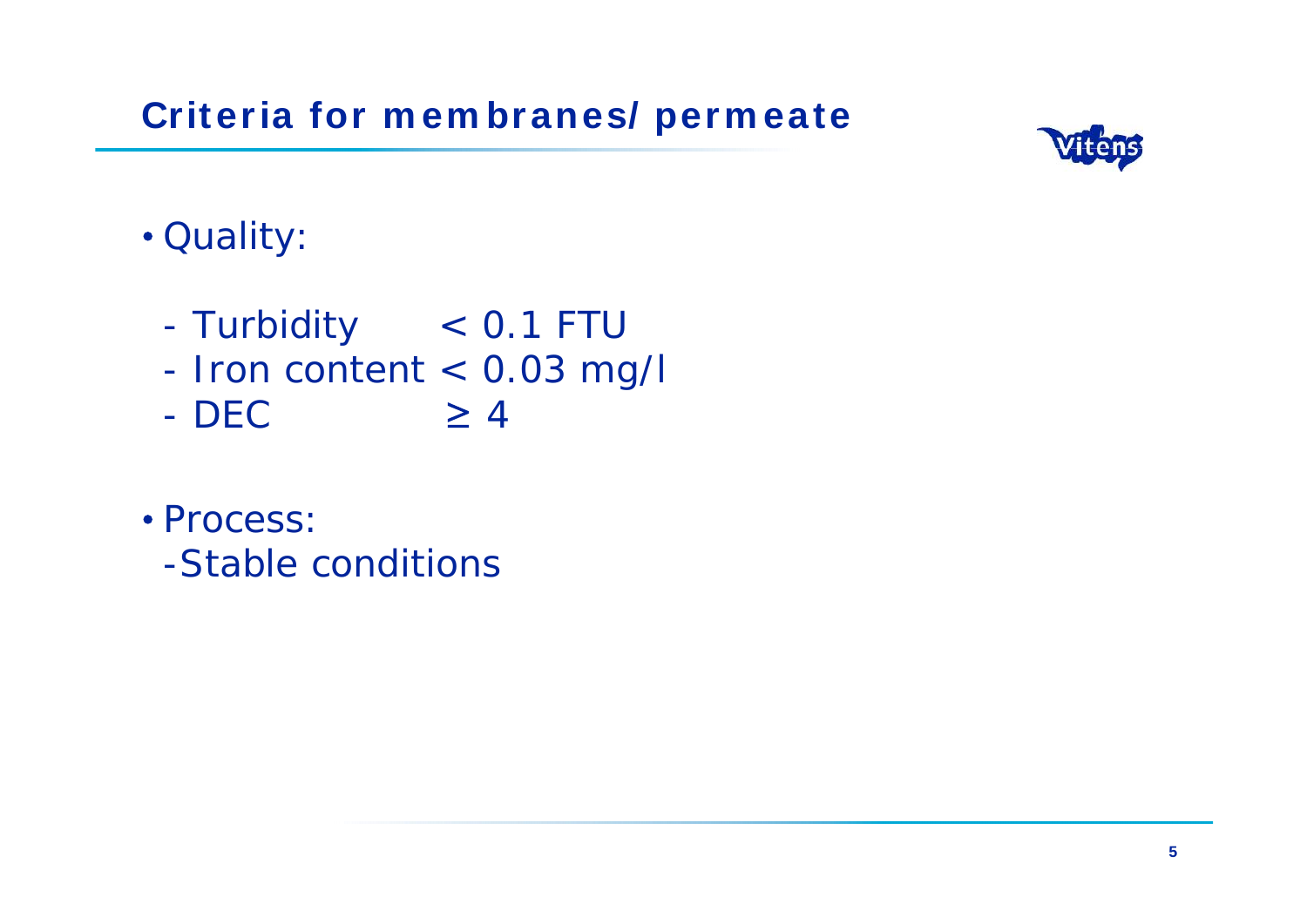# **Selection of m em branes**



| Membranes -->       | $\sqrt{ }$ | B | $\overline{D}$ |  |
|---------------------|------------|---|----------------|--|
| Polymer             |            |   |                |  |
| Ceramic             |            |   |                |  |
| Submerged           |            |   |                |  |
| <b>Pressurised</b>  |            |   |                |  |
| Inside - out        |            |   |                |  |
| <b>Outside - in</b> |            |   |                |  |
| Tubular             |            |   |                |  |
| Spiral wound        |            |   |                |  |
| Micro filter        |            |   |                |  |
| <b>Ultra filter</b> |            |   |                |  |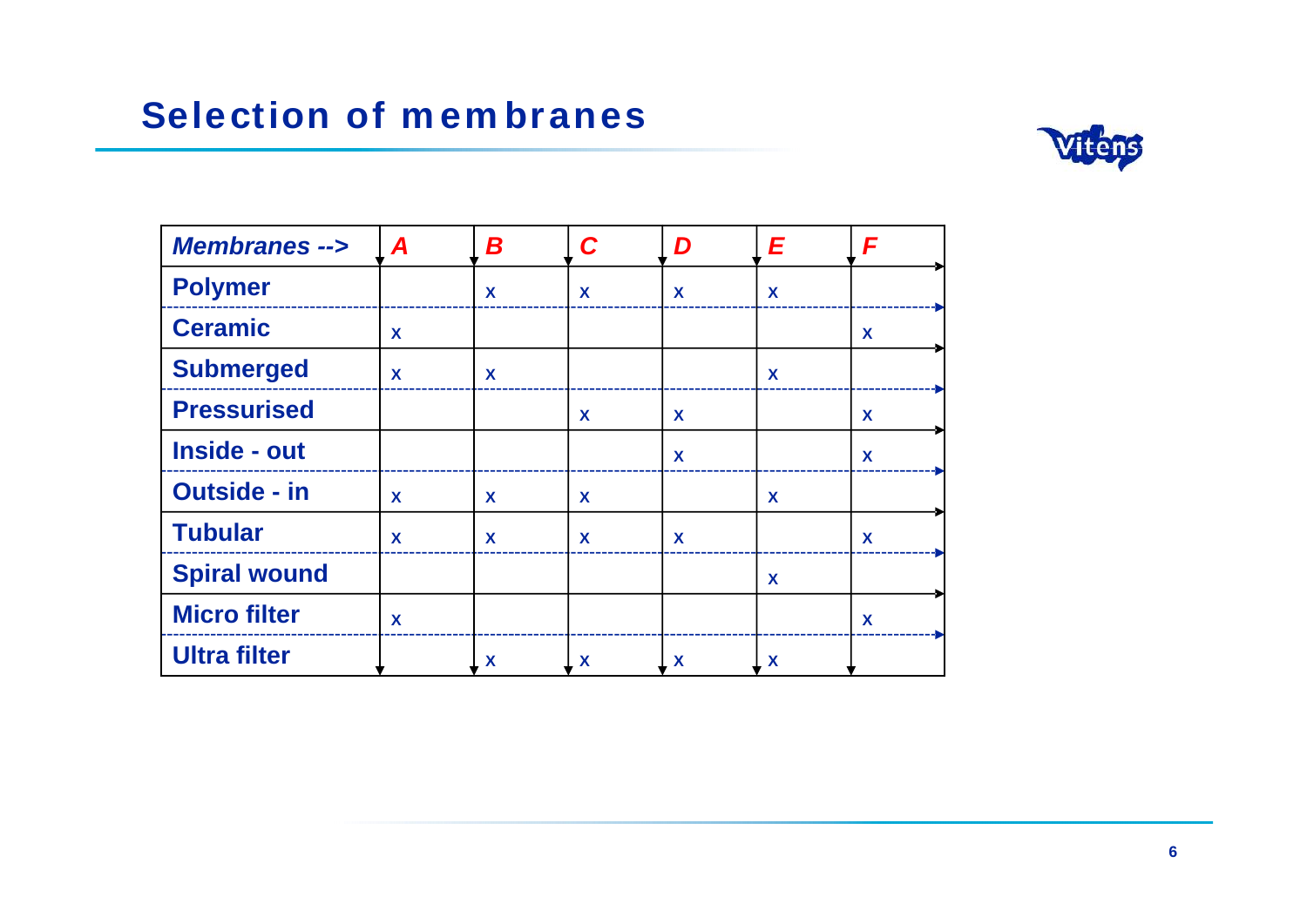#### **Photos of selected membranes**



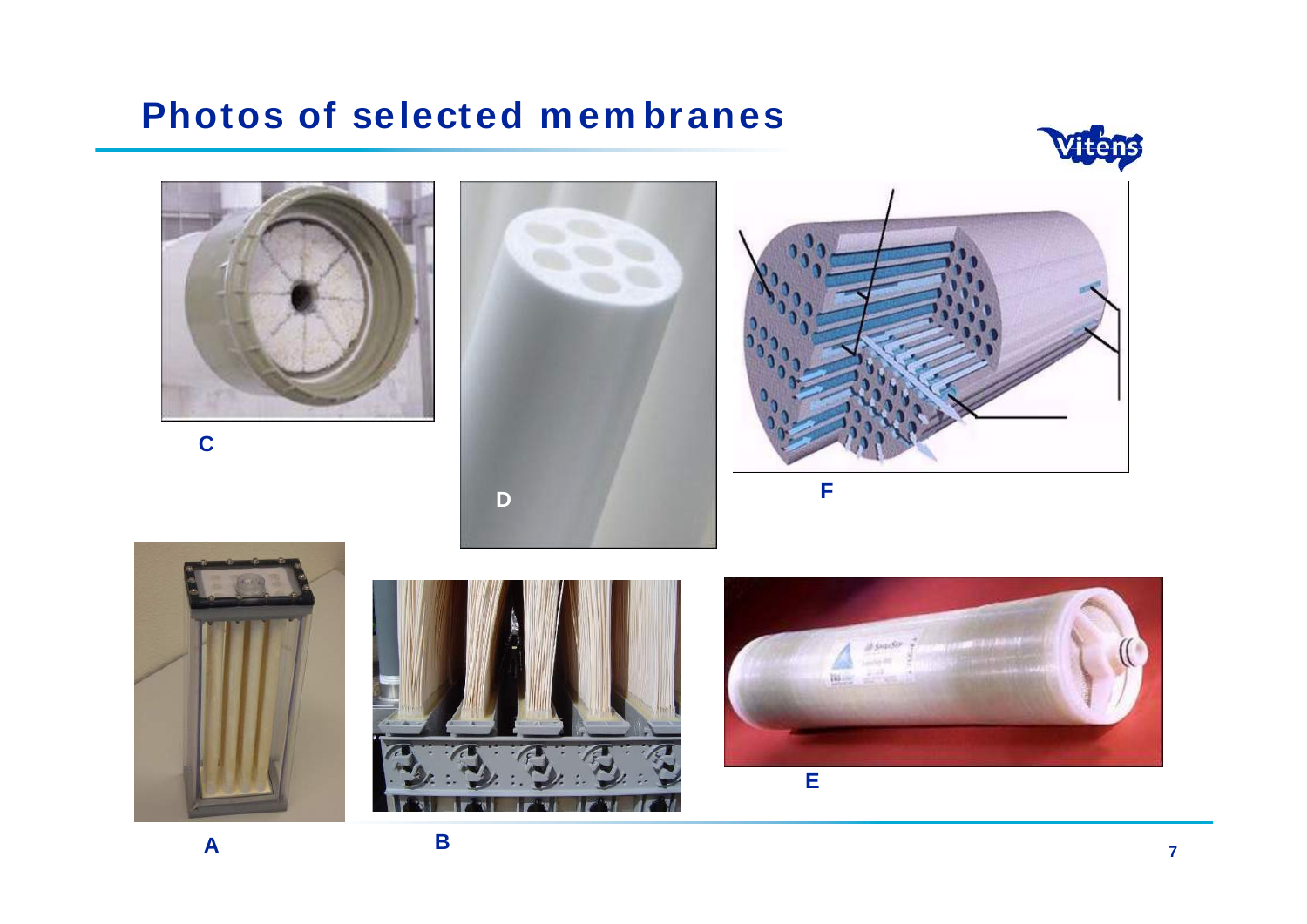#### **Pilot plant research**



- Research period: 3 month's
- Capacity installations  $: 0, 3 2$  m<sup>3</sup>/hour Except membrane A : 25 L/hour
- Process conditions based on recommendations of suppliers and our own experiences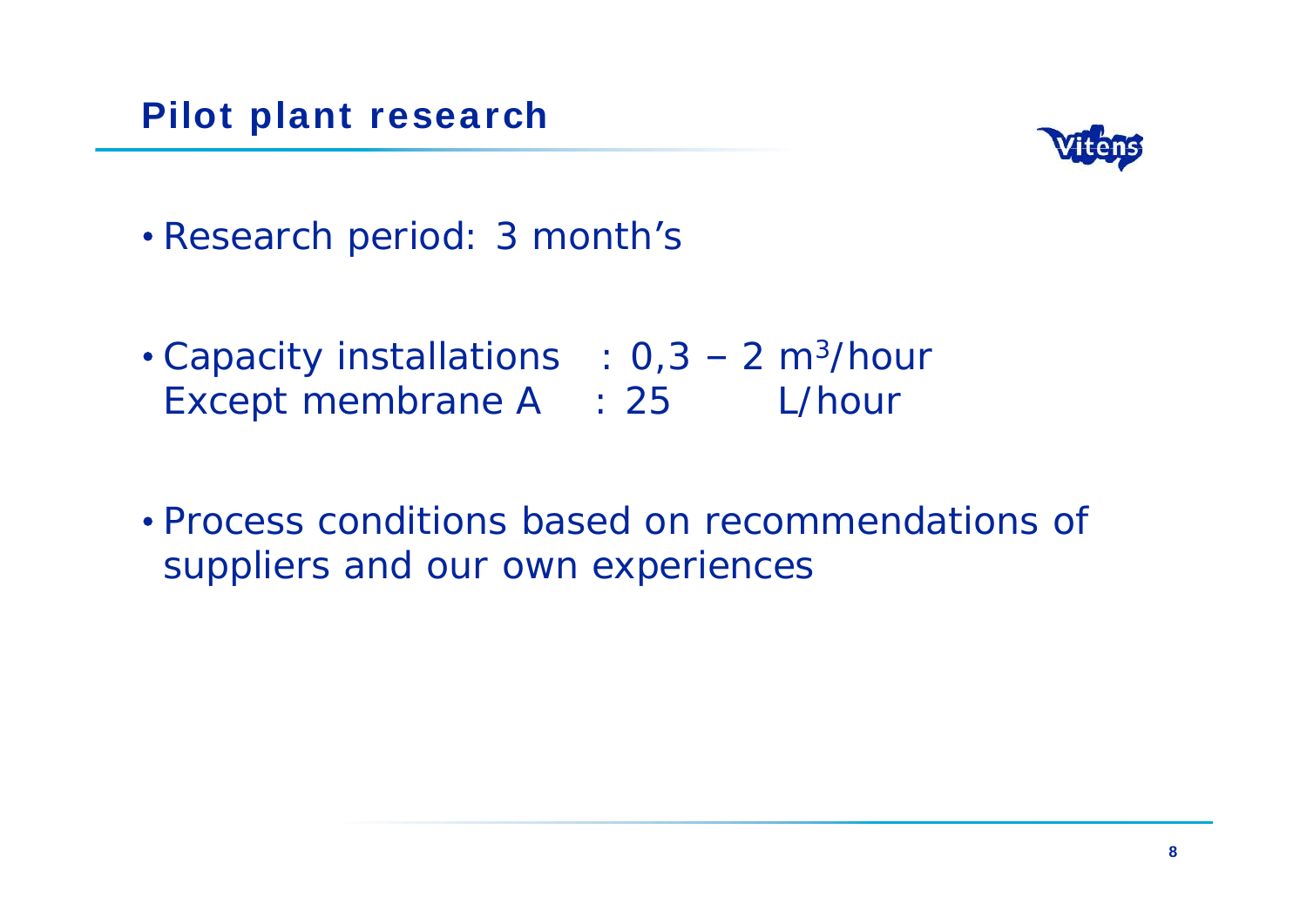## **Pilot plant research**



- Conservative process conditions ;
- Establish the iron dosage;
- Increase of flux and lengthen the runtime;
- Backwashing and cleaning according recommendations
- Quality measurements permeate:<br>- turbidity (continuously)<br>- particles
	-
	-
	-
	- iron content<br>- colony count 22 en 37°C
- Sludge: with the state of the state of the state of the state of the state of the state of the state of the state of the state of the state of the state of the state of the state of the state of the state of the state of t
	- dry solid content: concentrate
	- after sedimentation<br>
	sedimentation rate
	-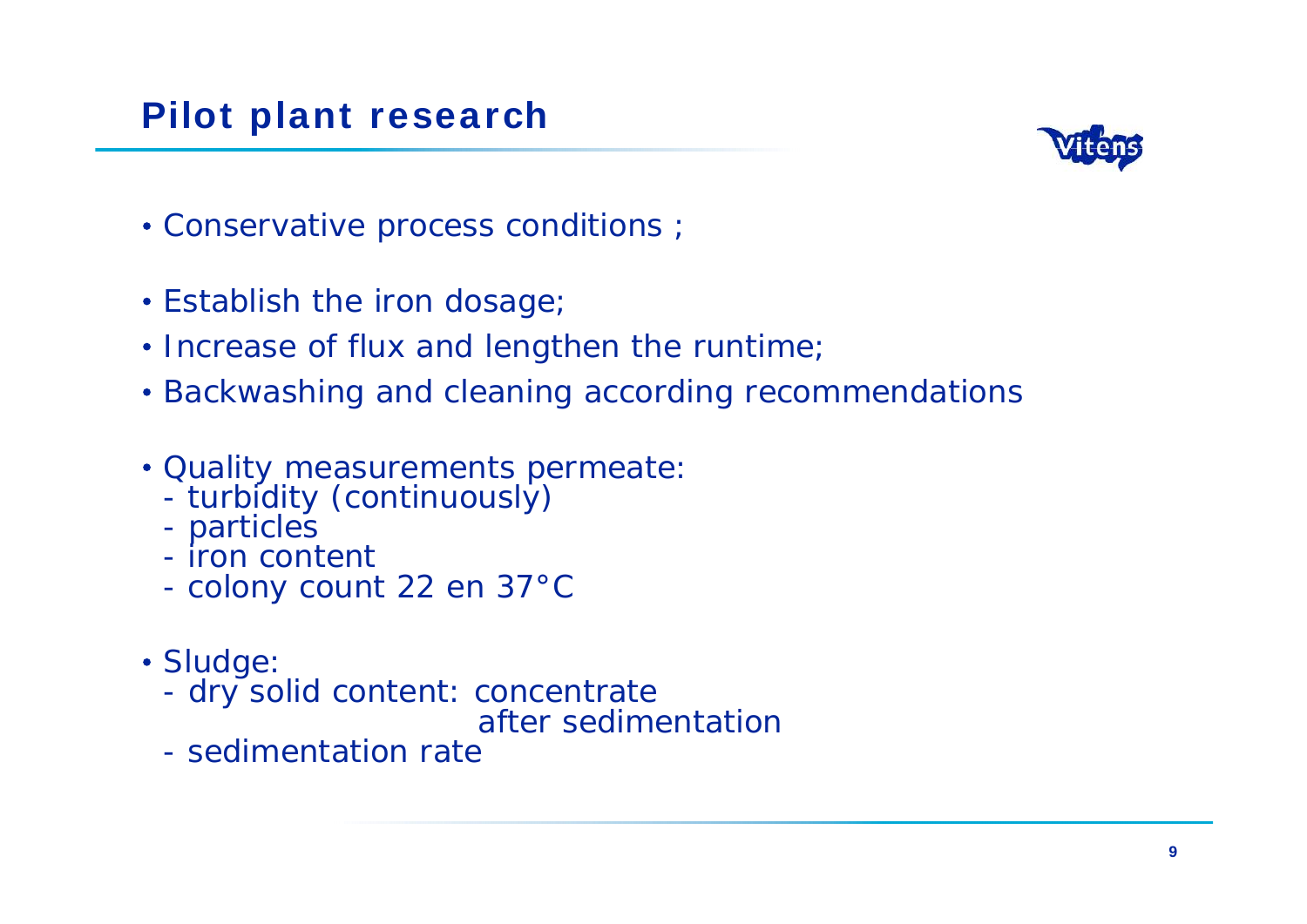# **Photos pilot plants**



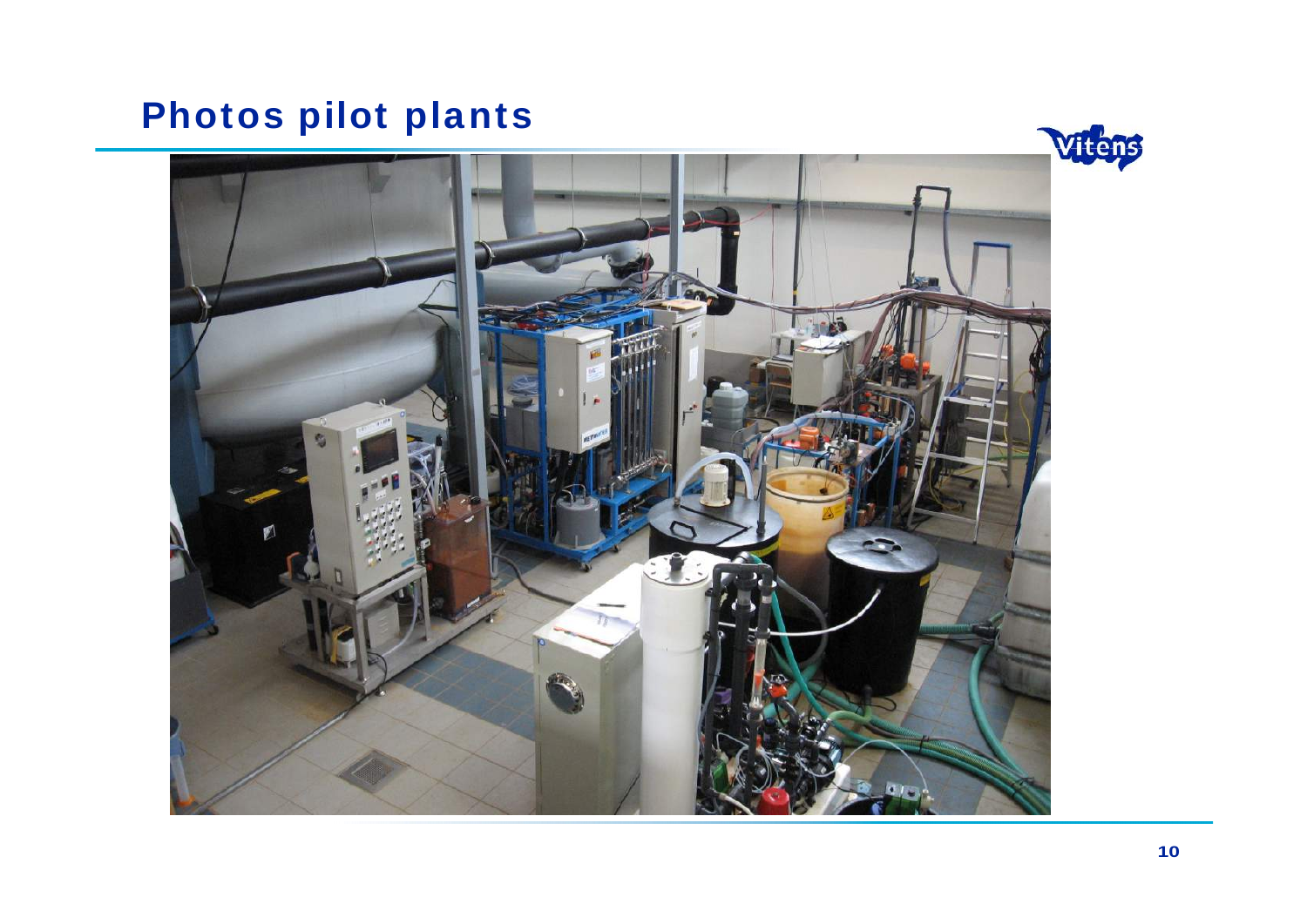# **Membrane C in container**



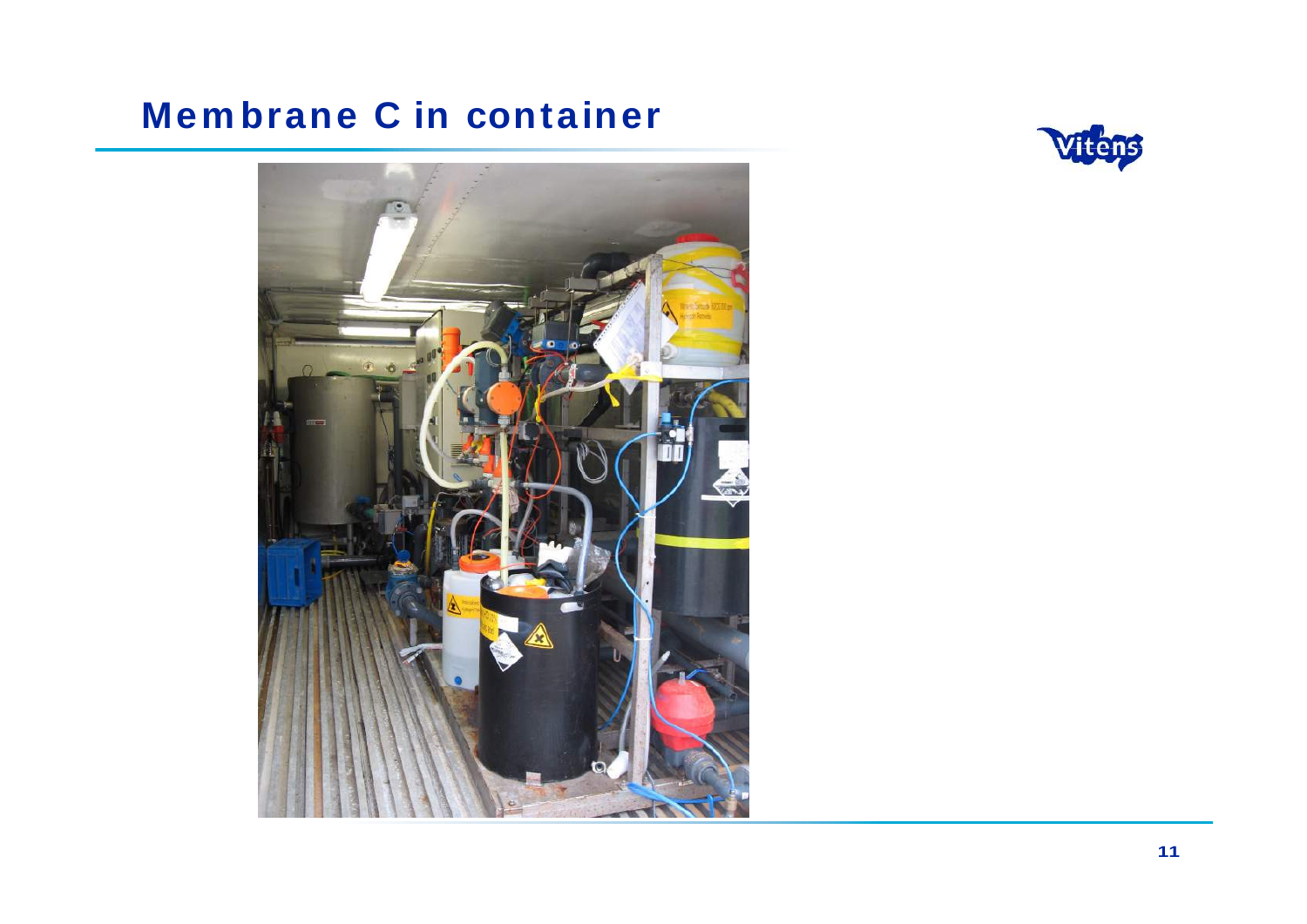

- Turbidity of all membranes < 0.1 FTU;
- $\cdot$  Fe-content  $<$  0.03 mg/l;
- Manganese removal incomplete
	- no removal for membrane F;
- DEC was too much influenced by the pilot installation:
	- materials and design
	- exception installation F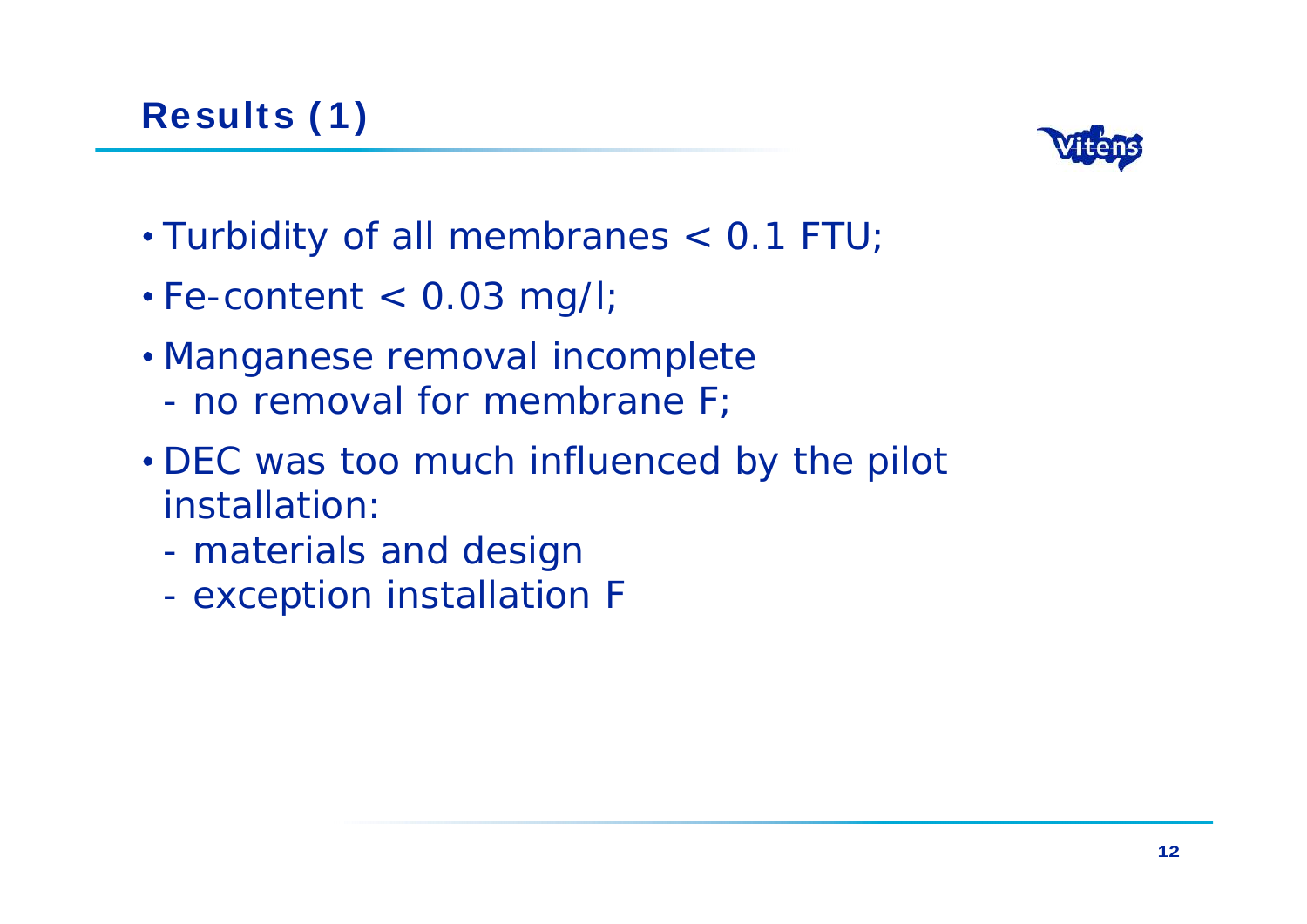

- High fluxes (20-100 l/m<sup>2</sup>.uur) en long running time positively influenced by online coagulation with iron (2 -4 mg/l);
- Membranes A, C and E didn't fulfil the criterion of stable process conditions;
- Iron dosage in feed MF/UF improves sludge behaviour (sedimentation and dewatering)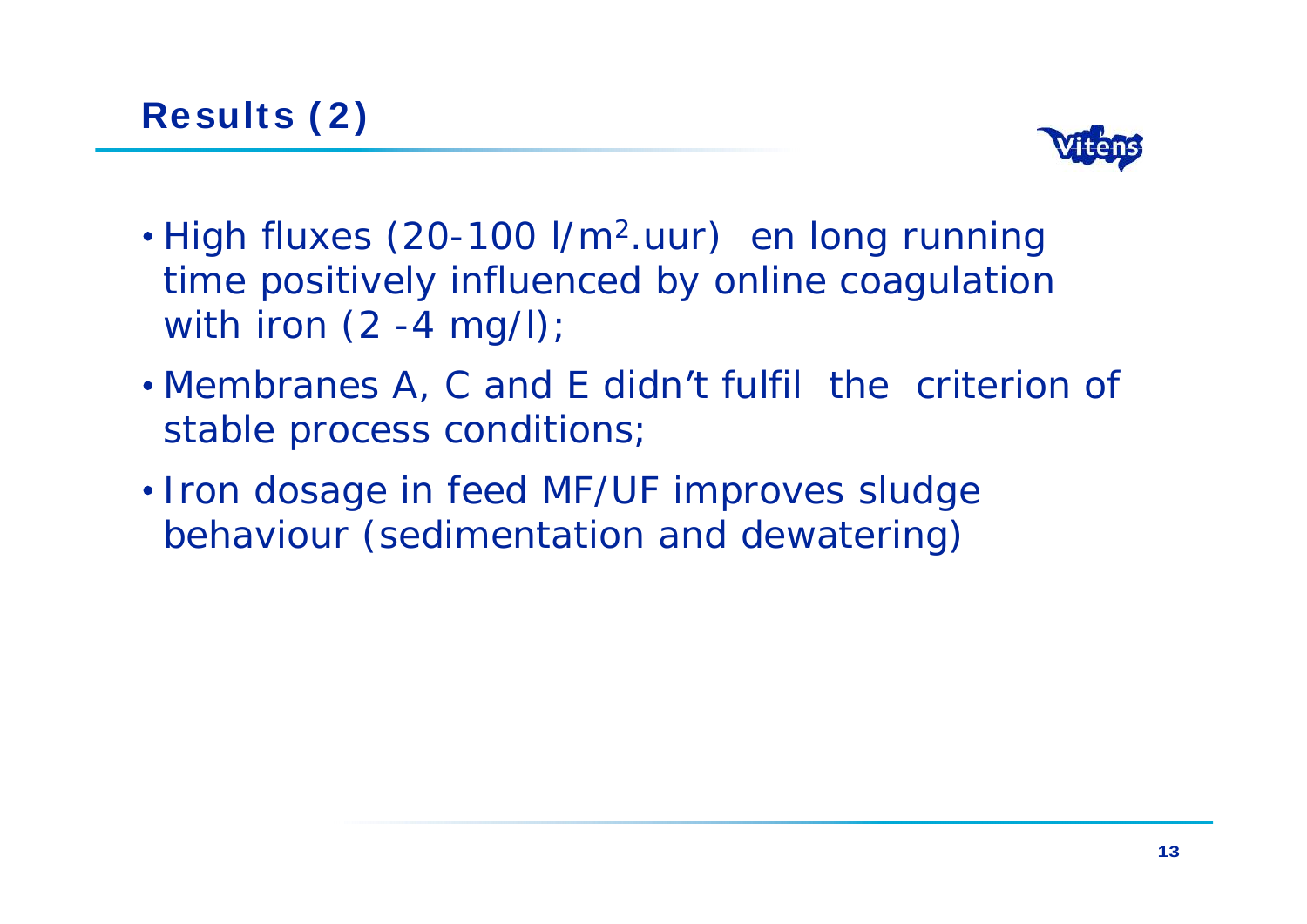#### **Results**



| Membranes -->         |                |            | $\bm B$                           | $\overline{C}$  | D                  | $\sqrt{E}$               |               |
|-----------------------|----------------|------------|-----------------------------------|-----------------|--------------------|--------------------------|---------------|
| <b>Turbidity</b>      |                | $++$       | $++$                              | $++$            | $++$               | $++$                     | $++$          |
|                       |                | $\sim 100$ | $+ +$                             | $+ +$           | $+ +$              | $\overline{0}$           |               |
| Variations in Qfeed   |                |            |                                   |                 |                    |                          |               |
| Stability of process  |                |            |                                   | <b>Contract</b> |                    | <b>Contract</b>          | $++$          |
| Recovery              |                |            | <b>Contract Contract Contract</b> |                 |                    | <b>Contract</b>          | $++$          |
| Sludge process        |                |            | $++$                              | <b>Contract</b> |                    | <b>Contract Contract</b> | $++$          |
|                       |                |            |                                   |                 |                    |                          |               |
| <b>Chemical costs</b> | $\epsilon/m^3$ |            | 0,022                             |                 | 0,010              |                          | 0,006         |
| <b>Energy costs</b>   | $\epsilon/m^3$ |            | 0,012                             |                 | 0,003              |                          | 0,003         |
| <b>Total costs</b>    | $\epsilon/m^3$ |            | 0,55                              |                 | $\vert 0,42 \vert$ |                          | $\sqrt{0,44}$ |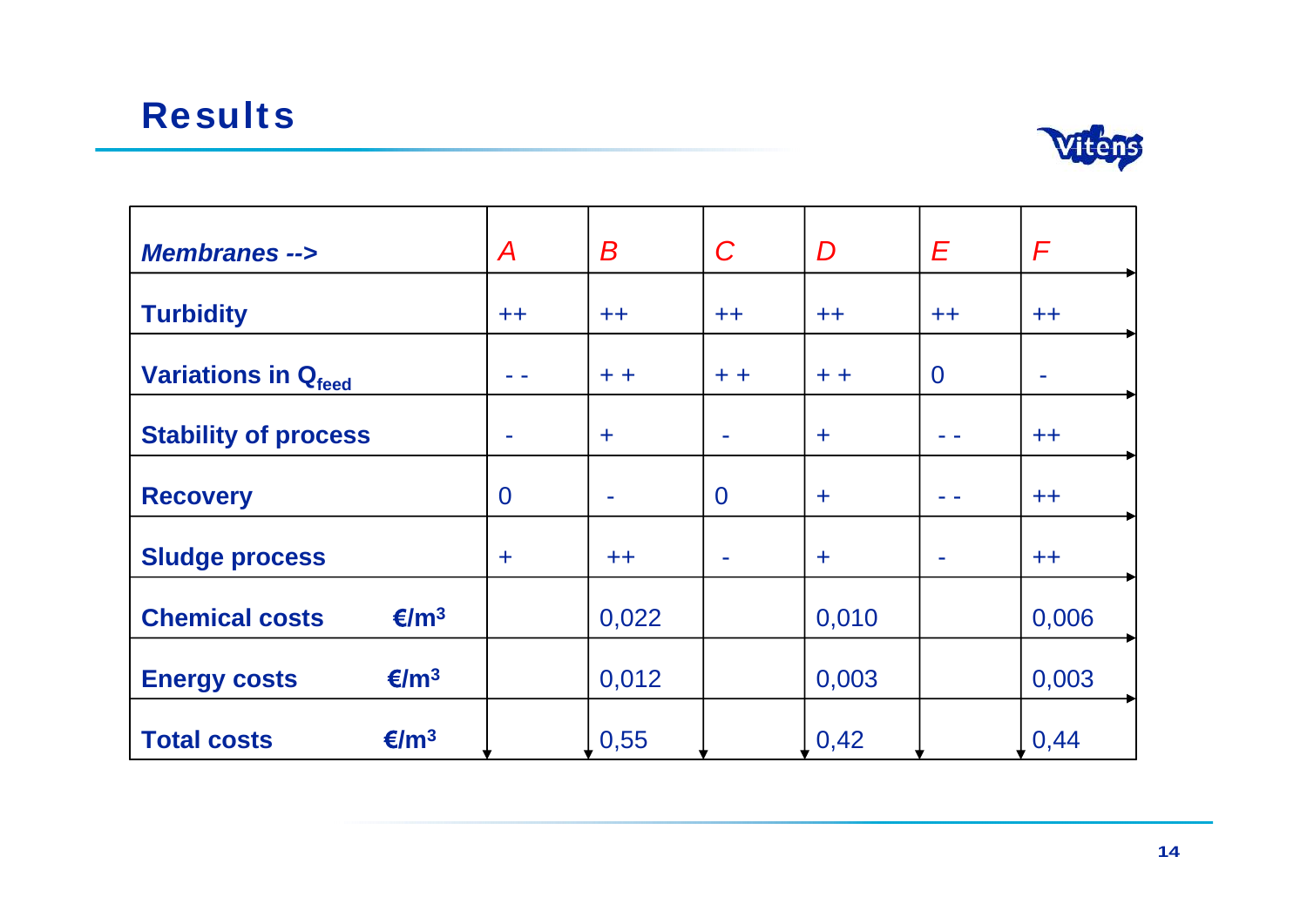

- Membranes B, D and F fulfil the Vitens criteria
- Iron dosage in the feed of MF/UF improves the stability of the filtration process and the sludge treatment
- The permeate of MF/UF has to be filtered to meet the drinking water standard (manganese)
- UV radiation stand by for membranes B and D and in operation for membrane F
- In full scale installations extra care for sanitary design
- Ceramic membranes can compete with polymer membranes!!